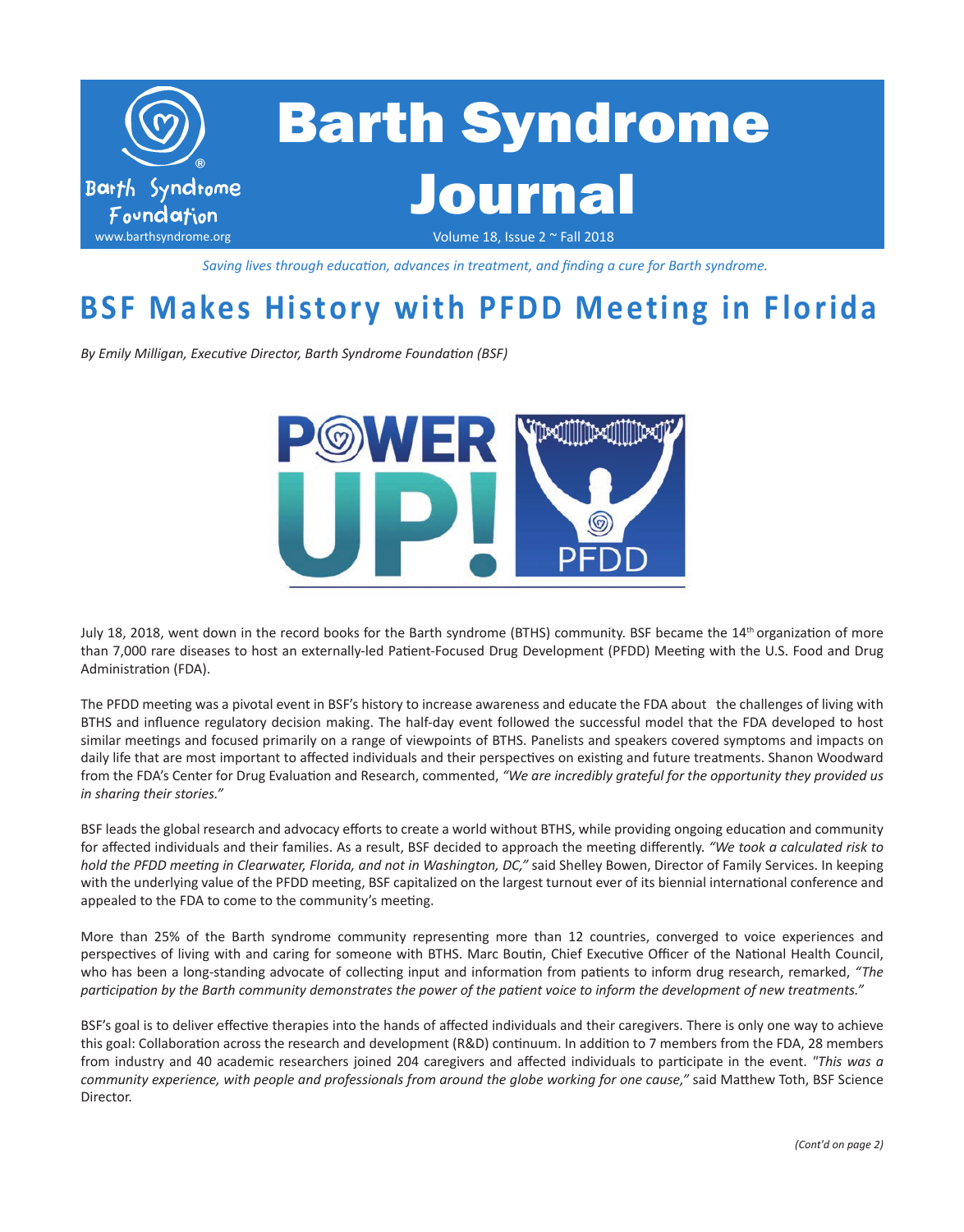#### *(Cont'd from page 1)*

In looking forward, the conclusion of the PFDD meeting represented a beginning, not an end. The Voice of the Patient report is scheduled for an end of 2018/early 2019 release and publication to the FDA's website. The report will further BSF's contribution to inform researchers and regulators alike, to prioritize clinical outcomes and to accelerate approvals of therapies in order to strive for a world in which there is no longer loss of life or suffering from BTHS.

Furthermore, and if not more important, the PFDD meeting prompted an honest discourse of courage and hope to further unify the Barth community. *"The PFDD meeting was great. It was like hearing everything I had been keeping in my head about my son. It wasn't easy to hear, but it was necessary. Now let's do something about it!"* said Joe Wald, parent of a young son with BTHS. BSF is more united than ever, in part because even more people now have joined the quest for a better future for affected children and adults, their families, and generations to come.

## **Profiles in Courage: The Externally-Led Patient-Focused Drug Development Meeting**

*By Arnold Strauss, MD, Professor of Pediatrics, University of Cincinnati and Cincinnati Children's Hospital, Cincinnati, OH; Scientific and Medical Advisory Board, Barth Syndrome Foundation (BSF)*

I hope you were present on July 18, 2018, with me and many members of the BSF Scientific and Medical Advisory Board (SMAB) at the afternoon long externally-led Patient-Focused Drug Development (PFDD) Meeting. If you were not able to attend, please find five hours to view the event at <https://www.barthsyndrome.org/newsevents/pfddmeeting/livestreaming.html>. It was an extraordinary event for several reasons.



First, it was, we believe, the very first time that Federal Drug Administration (FDA) officials travelled away from Washington to attend a PFDD meeting. Second, it was an opportunity for all of us involved in BSF to focus on the long awaited possibility that drug therapy to improve Barth syndrome (BTHS) is on the horizon, a welcome development, long overdue. Third, the presentations, family and patient videos, and discussion provided poignant, impactful, and emotional descriptions of the clinical manifestations, family burden, and difficult outcomes for all to hear and feel. For the FDA representatives, this was a time to learn about BTHS and the

need for intervention and specific therapies. This was, of course, the goal, and the goal was admirably achieved for all of us. Dr. Arnold Strauss

Fourth, and to me the most incredible, the afternoon was a "**Profile in Courage**". This is the title of a book by then Senator Jack Kennedy, read during my youth, but it is a highly apt description of those who presented, commented, and participated. **Courage**  because of the open, frank, and difficult subjects mentioned, including the deaths of beloved family members, sons and brothers; of struggles with addiction and depression; of fighting to live through chronic fatigue every day; of taking many medications and shots to fend off infection and heart failure; and of nutritional challenges. **Courage** because of knowing future outcomes, while dealing with those symptoms. **Courage** to participate in clinical studies despite fatigue, uncertainly, pain, and the stress of doing so because BTHS patients and parents know that this is the only path to new knowledge and finding new therapies. And to participate in such studies over many years of attendance at BTHS meetings without the certainty of benefit to oneself. I know from discussions with several SMAB members who attended and with many family members that the **courage** of the participants was obvious and greatly admired. And, that **courage** to be open and frank provided even greater incentive to the scientists and clinicians to give our best, to push forward as quickly as possible, and to make a difference for BTHS patients NOW. I have been at several BTHS meetings, worked in the laboratory with BTHS animal models, and cared for BTHS patients for over 20 years. The PFDD meeting was the most concentrated and forceful lesson to go faster that I have experienced in all of those years.

During the PFDD meeting, I was seated with one of the FDA representatives, a biochemical geneticist. Both by watching her response and talking with her during the breaks, it was apparent that the message got through. We shared some tears during the presentations, we watched every second of the videos, and we never touched our smart phones. I am certain that this event will carry over to the time that the FDA reviews potential treatments and will help to expedite that review so that interventions can move forward. I also believe that the impact will go beyond BTHS because so many other rare genetic disorders require similar review. I think the BTHS story will facilitate approval of interventions, including gene therapies, for other rare and orphan diseases through the FDA.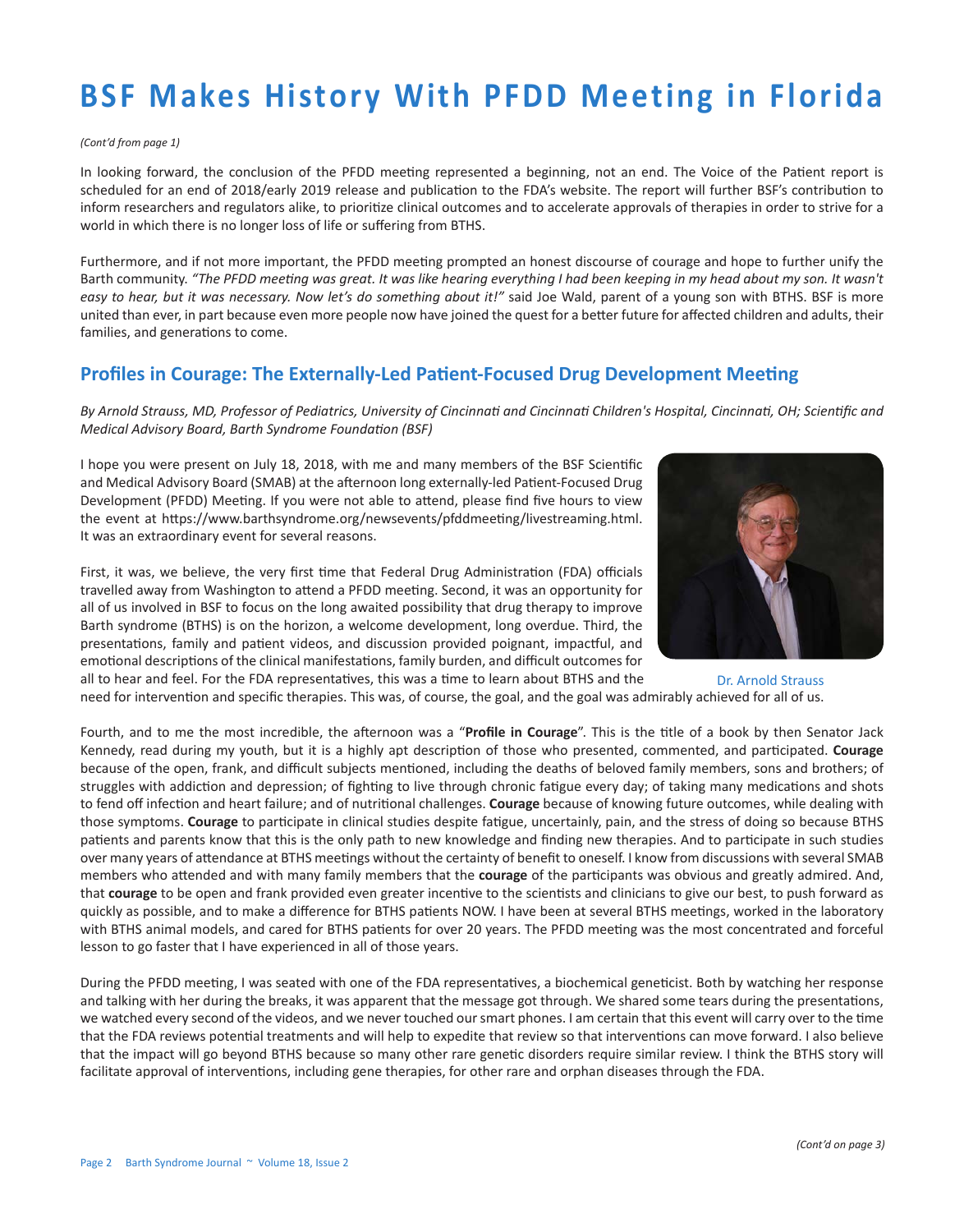#### *(Cont'd from page 2)*

For myself and the members of the SMAB, I thank the presenters at the PFDD meeting, those who commented, and all of the BTHS families and patients for your amazing **courage**, your honesty, your humility, your hard work, and your friendship. On July 18, you were a "**Profile in Courage**" for all to see and hear. You made a difference for the future.

## **The Personal Growth of a Panelist**

### *By Peter (age 31, BTHS), The Netherlands*

The PFDD meeting was a huge success in many ways. Not only did we succeed in painting a compelling picture to the FDA about how much we are willing to risk for a possible cure or treatment of the entire syndrome rather than individual symptoms, but participating has led to great personal development as well. Before I was invited to join the panel, I could not have imagined speaking to such a crowd.

Writing my story was rather challenging. Normally I deal with my limitations and everything that comes with it one issue at a time, and that is also how I wrote my story: topic by topic. When I was satisfied with each part and read through the entire thing for the first time, I was shocked by my own experiences. For me this was also the first time I had faced all consequences of BTHS at once. It is a common defense mechanism to downplay issues, but eventually you have to face reality to improve matters for yourself. In contributing to the PFDD meeting it was necessary for me to do that and it made a world of difference.



Peter

In the past, I always compared myself to healthy people and set goals based on what portion of their activities I should be able to do too. My body often disagreed and this led to frequent disappointment for me and others when I had to cancel plans. My speech made me realize that my condition is worse than I had been willing to admit. Though this may sound negative and was a harsh truth to me, it caused a change in my approach to life.

I now make much fewer plans in advance, consider my energy every morning and adapt my goals to what is really possible. Instead of disappointment when looking back on my day in the evening, I now sometimes surprise myself by having done more than planned. It is still frustrating to look back on the past weeks and on goals I still haven't accomplished though, so a cure or treatment is still equally welcome.

The support of the people involved in the preparation has been wonderful, the feedback from the community to my delivery was very empowering, and I felt truly inspired by the audience participation. A big thank you is definitely in place for everyone who has helped me through this experience and I'm happy to have helped in this way. Now, I am looking forward to the various ongoing research projects to reach a stage where the FDA gets involved so we can really see the impact of this meeting on others.

## **Groundbreaking Meeting Shatters Barth Stereotypes**

### *By Lynn, Mother of Affected Individual, Canada*

Every BSF conference is an important event in our lives, and my son, Adam, and I have managed to attend each one since the beginning, many times accompanied by some of the family. We always learn a tremendous amount from the conferences, renew friendships and make new ones, and Adam participates in scientific research. The 2018 conference had some new elements to it, and one of those was the PFDD meeting.

The PFDD meeting marked a very important opportunity to hear from our population of affected individuals and families around the world, understand the direct impacts of Barth syndrome (BTHS), and gather opinions on priorities for the organization, research and possible treatments. In order to gather information from everyone who wanted to participate (including those watching online), polling software was acquired, and questions were posed real-time. People from all countries, all ages and levels of technical comfort were able to answer critical



*(Cont'd on page 4)*

Barth Syndrome Journal ~ Volume 18, Issue 2 Page 3 (L-R) Lynn and Adam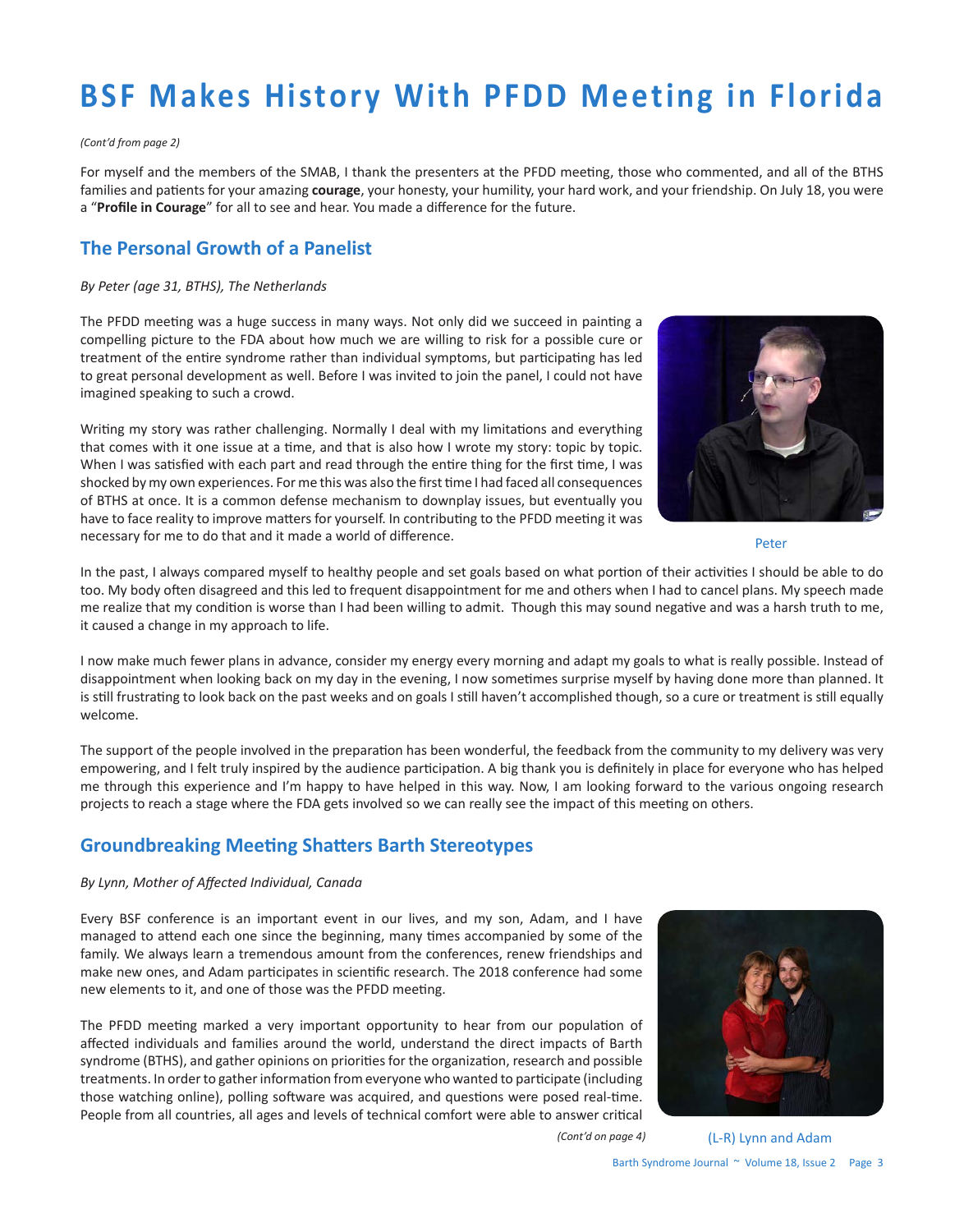#### *(Cont'd from page 3)*

questions and reflect their main issues and priorities. Thankfully, two of our BTHS affected individuals who are technology wizards, John and Peter, were available and helped people so everyone was ready to go. During the event, our AV crew assisted, and I monitored the responses coming in, so we were sure everyone was able to respond and see results in realtime.

The meeting itself was quite moving. After some introductory remarks, there were panels of affected individuals and parents who spoke. They covered different ages, countries and a variety of circumstances. One by one, they spoke about their own experiences and some of the stages they or their children have experienced. Each person who spoke shared extremely personal experiences and gave us a deeper level of insight into what people face as they live with and around BTHS. We heard from one of the founders of the organization who took us through the stages in her son's experience through to his tragic passing. We heard from several of the older affected individuals about their fatigue and struggles with daily living, and we heard from parents of younger children on how BTHS affects their family and how challenging seemingly simple things like eating and attending school can be for their sons.



Kate McCurdy shares her son's journey with BTHS

During the talks, the packed room was quiet, as families, researchers and clinicians all listened intently, along with the online audience. Between each panel, polling questions were asked of the audience in the room and online, and we watched as the responses were tracked and displayed for everyone. It was fascinating to watch the responses build so that we gained a comprehensive view of how key elements of the condition are affecting the population. After each segment, there was an opportunity for questions and open discussion, so others had the chance to speak.

There were many revelations during these few hours, and, as a parent, I found it emotional. We talk regularly to a subset of the affected young men and families, but there were still several surprises during this meeting. When the question of what areas are the most important to address, I was sure it would be the heart and the most obviously lifethreatening areas would be top of the list. They were important, of course, but it was clear that daily living challenges, such as fatigue and muscle weakness, are critical to address. It was surprising just how much that affects the quality of life and that was reinforced during the most emotional portion of the meeting – the video of "Uncle Bob," one of the oldest Barth affected individuals.

The "Uncle Bob" video helped us to see how the condition has affected Bob's life and how he has gone downhill over the years to the point where this man in his 50's is in a care facility and unable to function without assistance. Once able to be active and operating farm machinery, drive a vehicle and live a relatively "normal" life, Bob is now dependent on others for basic living and has only fond hopes of driving his truck again. This video showed us one possible future for affected individuals, even



Moderator, James Valentine, polls questions from the audience at the PFDD meeting

those with less severe heart function and neutropenia issues, if we are not able to find them suitable treatments or a cure to BTHS. I sincerely hope and believe that this, along with the open, honest information shared by the people at the meeting and on-line, has galvanized the science and medicine community so we can accelerate critical research and treatments for BTHS.

## **Industry Perspective of Barth Syndrome Foundation Externally-Led Patient-Focused Drug Development (PFDD) Meeting**

Stealth Biotherapeutics, Inc. would like to thank the BSF for including us in the externally-led PFDD meeting. The information that the panelists presented was very impactful and informative. Learning what symptoms matter most to this patient population will continue to be helpful in designing clinical trials and determining the symptoms that matter most to patients. The information presented by not only those affected by Barth syndrome (BTHS) but also family members and caretakers will help to educate researchers, industry and the